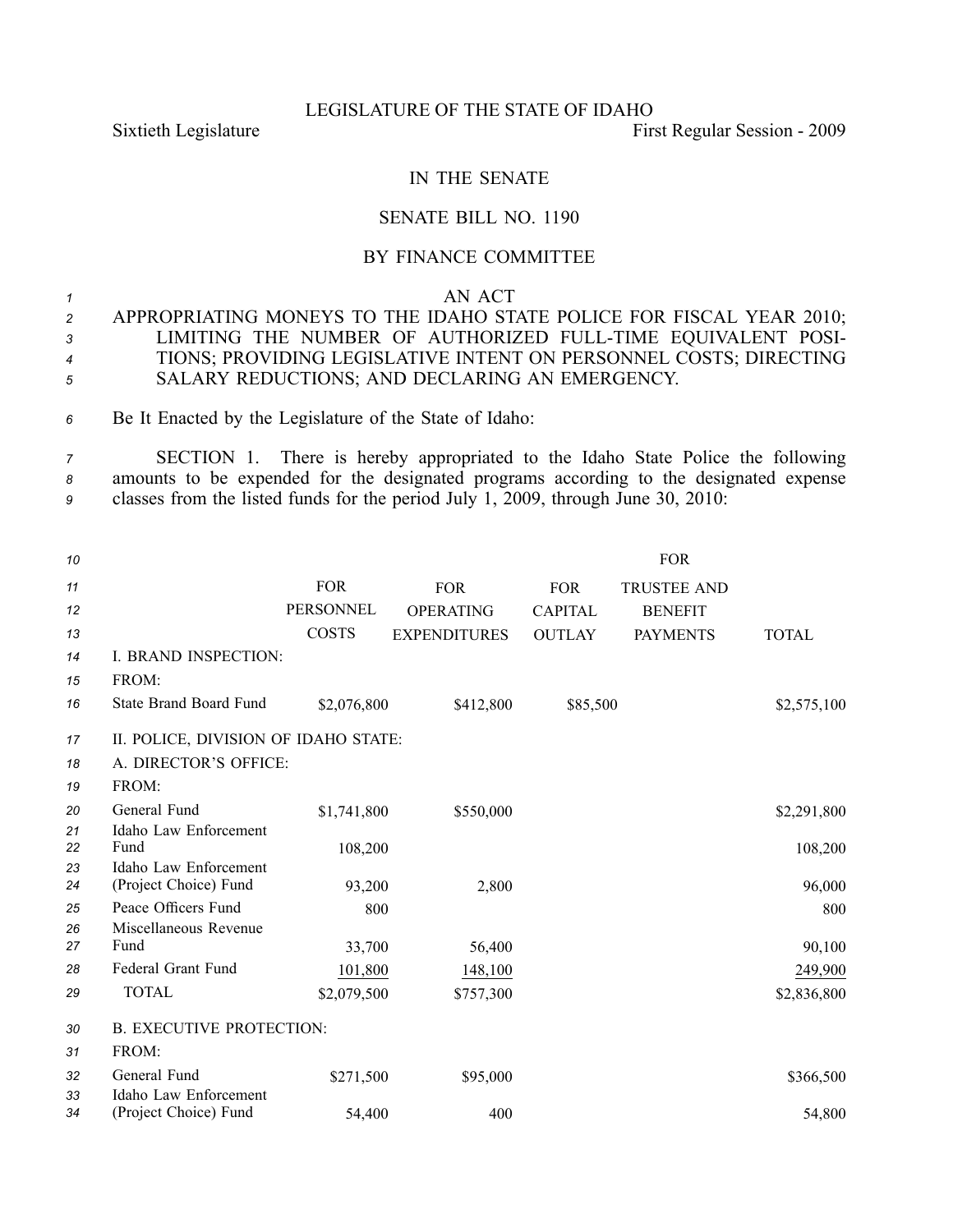| 1        |                                                |              |                     |                | <b>FOR</b>         |              |
|----------|------------------------------------------------|--------------|---------------------|----------------|--------------------|--------------|
| 2        |                                                | <b>FOR</b>   | <b>FOR</b>          | <b>FOR</b>     | <b>TRUSTEE AND</b> |              |
| 3        |                                                | PERSONNEL    | <b>OPERATING</b>    | <b>CAPITAL</b> | <b>BENEFIT</b>     |              |
| 4        |                                                | <b>COSTS</b> | <b>EXPENDITURES</b> | <b>OUTLAY</b>  | <b>PAYMENTS</b>    | <b>TOTAL</b> |
| 5        | Miscellaneous Revenue                          |              |                     |                |                    |              |
| 6        | Fund                                           | 75,400       | 12,700              |                |                    | 88,100       |
| 7        | <b>TOTAL</b>                                   | \$401,300    | \$108,100           |                |                    | \$509,400    |
| 8        | C. INVESTIGATIONS:                             |              |                     |                |                    |              |
| 9        | FROM:                                          |              |                     |                |                    |              |
| 10       | General Fund                                   | \$5,175,000  | \$839,400           |                |                    | \$6,014,400  |
| 11       | Idaho Law Enforcement                          |              |                     |                |                    |              |
| 12       | (Project Choice) Fund                          | 628,000      | 7,300               |                |                    | 635,300      |
| 13<br>14 | Drug Enforcement<br>Donation Fund              | 104,900      | 425,700             | \$54,200       |                    | 584,800      |
| 15       | Federal Grant Fund                             | 88,700       | 644,100             | 71,000         | \$307,900          | 1,111,700    |
| 16       | <b>TOTAL</b>                                   | \$5,996,600  | \$1,916,500         | \$125,200      | \$307,900          | \$8,346,200  |
| 17       | D. PATROL:                                     |              |                     |                |                    |              |
| 18       | FROM:                                          |              |                     |                |                    |              |
| 19       | General Fund                                   | \$2,547,400  | \$758,100           |                |                    | \$3,305,500  |
| 20       | Idaho Law Enforcement                          |              |                     |                |                    |              |
| 21       | Fund                                           | 11,810,100   | 2,846,400           | \$1,326,200    |                    | 15,982,700   |
| 22       | Idaho Law Enforcement                          |              |                     |                |                    |              |
| 23       | (Project Choice) Fund                          | 4,889,600    | 21,500              |                |                    | 4,911,100    |
| 24<br>25 | Hazardous<br>Materials/Waste                   |              |                     |                |                    |              |
| 26       | Enforcement Fund                               | 142,800      | 18,100              |                | \$69,100           | 230,000      |
| 27       | American Reinvestment                          |              |                     |                |                    |              |
| 28       | Fund                                           | 161,500      | 51,700              | 1,700          | 4,066,800          | 4,281,700    |
| 29<br>30 | Miscellaneous Revenue<br>Fund                  |              |                     |                |                    |              |
|          |                                                | 18,000       | 2,000               |                |                    | 20,000       |
| 31       | Federal Grant Fund                             | 2,372,800    | 1,295,500           | 193,500        | 3,805,300          | 7,667,100    |
| 32       | <b>TOTAL</b>                                   | \$21,942,200 | \$4,993,300         | \$1,521,400    | \$7,941,200        | \$36,398,100 |
| 33       | E. LAW ENFORCEMENT PROGRAMS:                   |              |                     |                |                    |              |
| 34       | FROM:                                          |              |                     |                |                    |              |
| 35       | General Fund                                   | \$390,900    | \$285,900           |                |                    | \$676,800    |
| 36<br>37 | Idaho Law Enforcement<br>(Project Choice) Fund | 45,800       | 700                 |                |                    | 46,500       |
| 38       | Miscellaneous Revenue                          |              |                     |                |                    |              |
| 39       | Fund                                           |              | 6,000               |                |                    | 6,000        |
| 40       | Federal Grant Fund                             | 46,600       | 30,600              |                |                    | 77,200       |
| 41       | <b>TOTAL</b>                                   | \$483,300    | \$323,200           |                |                    | \$806,500    |
| 42       | F. SUPPORT SERVICES:                           |              |                     |                |                    |              |
| 43       | FROM:                                          |              |                     |                |                    |              |
| 44       | General Fund                                   | \$1,339,400  | \$642,800           |                |                    | \$1,982,200  |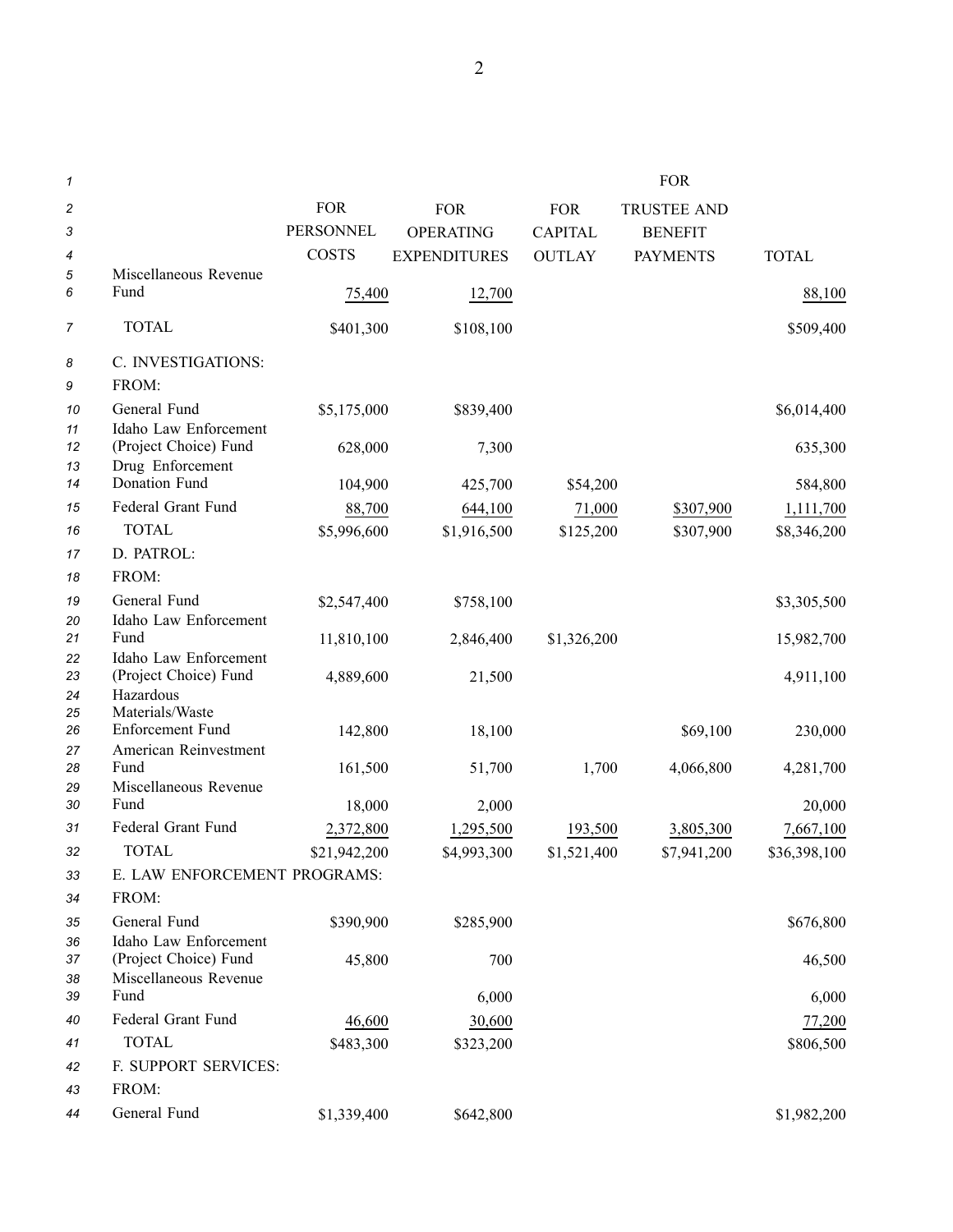| 1                       |                                                |                  |                     |                | <b>FOR</b>         |              |
|-------------------------|------------------------------------------------|------------------|---------------------|----------------|--------------------|--------------|
| $\overline{\mathbf{c}}$ |                                                | <b>FOR</b>       | <b>FOR</b>          | <b>FOR</b>     | <b>TRUSTEE AND</b> |              |
| 3                       |                                                | <b>PERSONNEL</b> | <b>OPERATING</b>    | <b>CAPITAL</b> | <b>BENEFIT</b>     |              |
| 4                       |                                                | <b>COSTS</b>     | <b>EXPENDITURES</b> | <b>OUTLAY</b>  | <b>PAYMENTS</b>    | <b>TOTAL</b> |
| 5                       | Idaho Law Enforcement                          |                  |                     |                |                    |              |
| 6                       | Fund                                           | 92,600           |                     |                |                    | 92,600       |
| 7                       | Idaho Law Enforcement                          |                  |                     |                |                    |              |
| 8<br>9                  | (Project Choice) Fund<br>Idaho Law Enforcement | 128,000          | 4,400               |                |                    | 132,400      |
| 10                      | Telecommunications                             |                  |                     |                |                    |              |
| 11                      | Fund                                           | 359,500          | 511,400             |                |                    | 870,900      |
| 12                      | Miscellaneous Revenue                          |                  |                     |                |                    |              |
| 13                      | Fund                                           | 938,700          | 1,560,400           | \$48,500       |                    | 2,547,600    |
| 14                      | Federal Grant Fund                             |                  | 35,800              |                |                    | 35,800       |
| 15                      | <b>TOTAL</b>                                   | \$2,858,200      | \$2,754,800         | \$48,500       |                    | \$5,661,500  |
| 16                      | <b>G. FORENSIC SERVICES:</b>                   |                  |                     |                |                    |              |
| 17                      | FROM:                                          |                  |                     |                |                    |              |
| 18                      | General Fund                                   | \$2,405,900      | \$450,800           |                |                    | \$2,856,700  |
| 19                      | Idaho Law Enforcement                          |                  |                     |                |                    |              |
| 20                      | (Project Choice) Fund                          | 235,200          | 3,300               |                |                    | 238,500      |
| 21<br>22                | Drug Enforcement<br>Donation Fund              |                  | 172,700             | \$142,200      |                    | 314,900      |
| 23                      | Miscellaneous Revenue                          |                  |                     |                |                    |              |
| 24                      | Fund                                           | 69,700           | 130,300             |                |                    | 200,000      |
| 25                      | Federal Grant Fund                             | 19,400           | 20,200              |                |                    | 39,600       |
| 26                      | <b>TOTAL</b>                                   | \$2,730,200      | \$777,300           | \$142,200      |                    | \$3,649,700  |
| 27                      | DIVISION TOTAL                                 | \$36,491,300     | \$11,630,500        | \$1,837,300    | \$8,249,100        | \$58,208,200 |
|                         |                                                |                  |                     |                |                    |              |
| 28                      | III. POST ACADEMY:                             |                  |                     |                |                    |              |
| 29                      | FROM:                                          |                  |                     |                |                    |              |
| 30<br>31                | Idaho Law Enforcement<br>(Project Choice) Fund | \$84,500         | \$2,700             |                |                    | \$87,200     |
| 32                      | Peace Officers Fund                            |                  |                     |                |                    |              |
| 33                      | Miscellaneous Revenue                          | 1,710,400        | 1,859,700           |                | \$95,400           | 3,665,500    |
| 34                      | Fund                                           |                  | 209,000             |                |                    | 209,000      |
| 35                      | Federal Grant Fund                             | 75,000           | 221,200             |                | 38,600             | 334,800      |
| 36                      | <b>TOTAL</b>                                   | \$1,869,900      | \$2,292,600         |                | \$134,000          | \$4,296,500  |
| 37                      | IV. RACING COMMISSION:                         |                  |                     |                |                    |              |
| 38                      | FROM:                                          |                  |                     |                |                    |              |
| 39                      | Idaho State Racing                             |                  |                     |                |                    |              |
| 40                      | Commission Fund                                | \$394,700        | \$318,400           |                |                    | \$713,100    |
| 41                      | Parimutuel Distributions                       |                  |                     |                |                    |              |
| 42                      | Fund                                           |                  |                     |                | \$85,000           | 85,000       |
| 43                      | <b>TOTAL</b>                                   | \$394,700        | \$318,400           |                | \$85,000           | \$798,100    |
| 44                      | <b>GRAND</b>                                   |                  |                     |                |                    |              |
| 45                      | <b>TOTAL</b>                                   | \$40,832,700     | \$14,654,300        | \$1,922,800    | \$8,468,100        | \$65,877,900 |